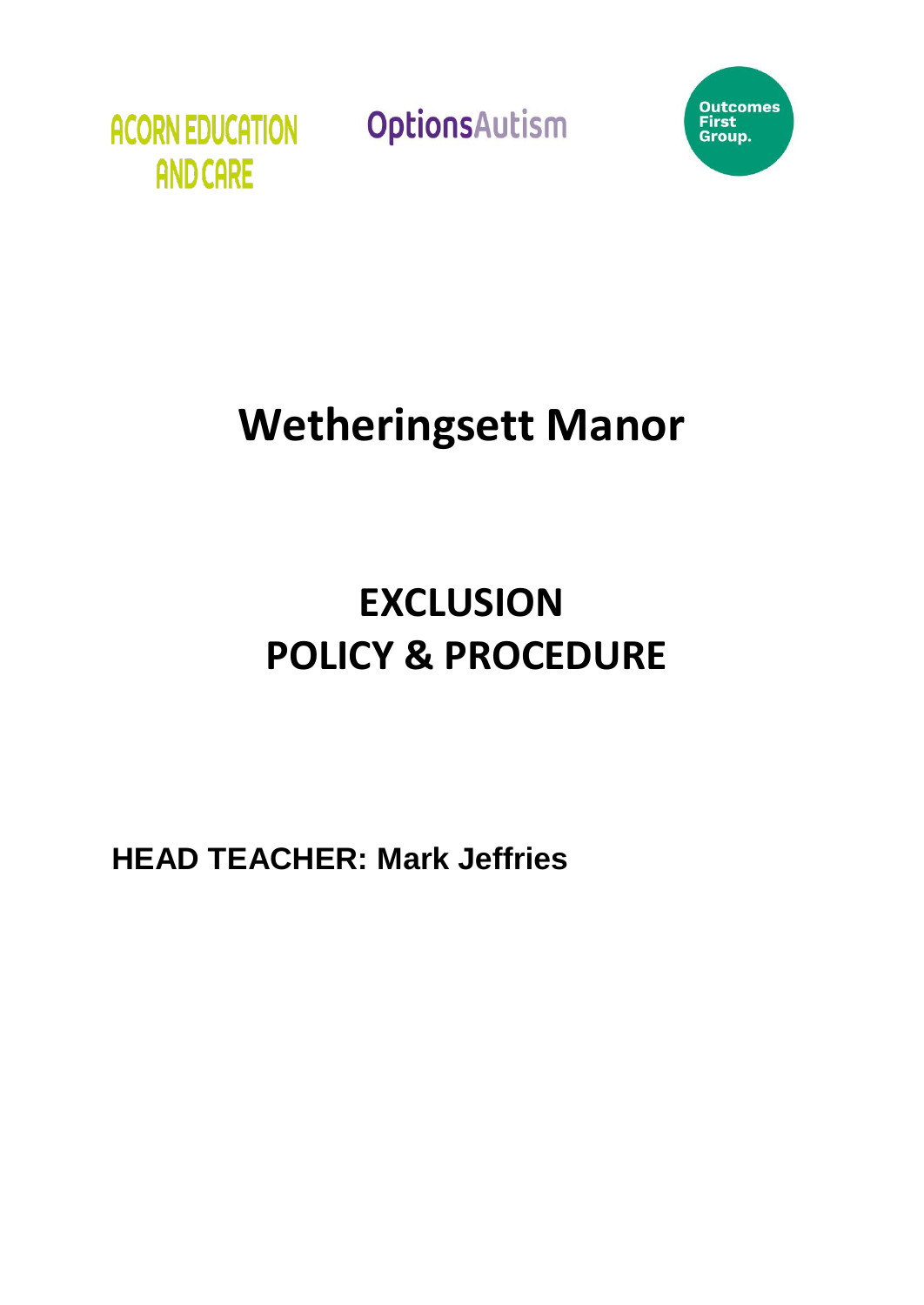### **ACORN EDUCATION AND CARE**

### OptionsAutism



#### **Contents**

| 6.0 Procedures for Exclusion (Permanent and Fixed Term) 6 |
|-----------------------------------------------------------|
|                                                           |
|                                                           |
|                                                           |

#### <span id="page-1-0"></span>**1.0 Aims**

The school aims to ensure that: the exclusions process is applied fairly and consistently, is understood by governors, staff, parents and pupils, pupils in school are safe and happy and they do not become NEET (not in education, employment or training).

#### <span id="page-1-1"></span>**2.0 Legislation and Statutory Guidance**

This policy is based on statutory guidance from the Department for Education: Exclusion from maintained schools, academies and pupil referral units (PRUs) in England.

It is based on the following legislation, which outline schools' powers to exclude pupils:

- Section 52 of the [Education Act 2002,](https://www.legislation.gov.uk/ukpga/2002/32/contents) as amended by the [Education Act 2011](https://www.legislation.gov.uk/ukpga/2011/21/contents/enacted)
- [The School Discipline \(Pupil Exclusions and Reviews\) \(England\) Regulations 2012](https://www.legislation.gov.uk/uksi/2012/1033/made)
- Sections 64-68 of the [School Standards and Framework Act 1998](https://www.legislation.gov.uk/ukpga/1998/31/contents)

In addition, the policy is based on:

- Part 7, chapter 2 of the [Education and Inspections Act 2006,](https://www.legislation.gov.uk/ukpga/2006/40/contents) which looks at parental responsibility for excluded pupils
- Section 579 of the **Education Act 1996**, which defines 'school day'
- [The Education \(Provision of Full-Time Education for Excluded Pupils\) \(England\)](https://www.legislation.gov.uk/uksi/2007/1870/contents/made)  [Regulations 2007,](https://www.legislation.gov.uk/uksi/2007/1870/contents/made) as amended by [The Education \(Provision of Full-Time Education for](https://www.legislation.gov.uk/uksi/2014/3216/contents/made)  [Excluded Pupils\) \(England\) \(Amendment\) Regulations 2014](https://www.legislation.gov.uk/uksi/2014/3216/contents/made)
- The [Education and Inspections Act 2006;](https://www.legislation.gov.uk/ukpga/2006/40/contents) and
- [The Education \(Provision of Full-Time Education for Excluded Pupils\) \(England\)](https://www.legislation.gov.uk/uksi/2007/1870/contents/made)  [Regulations 2007](https://www.legislation.gov.uk/uksi/2007/1870/contents/made)
- [SEND Code of Practice 2014](https://www.gov.uk/government/publications/send-code-of-practice-0-to-25)
- [Equality Act 2010](https://www.legislation.gov.uk/ukpga/2010/15/contents)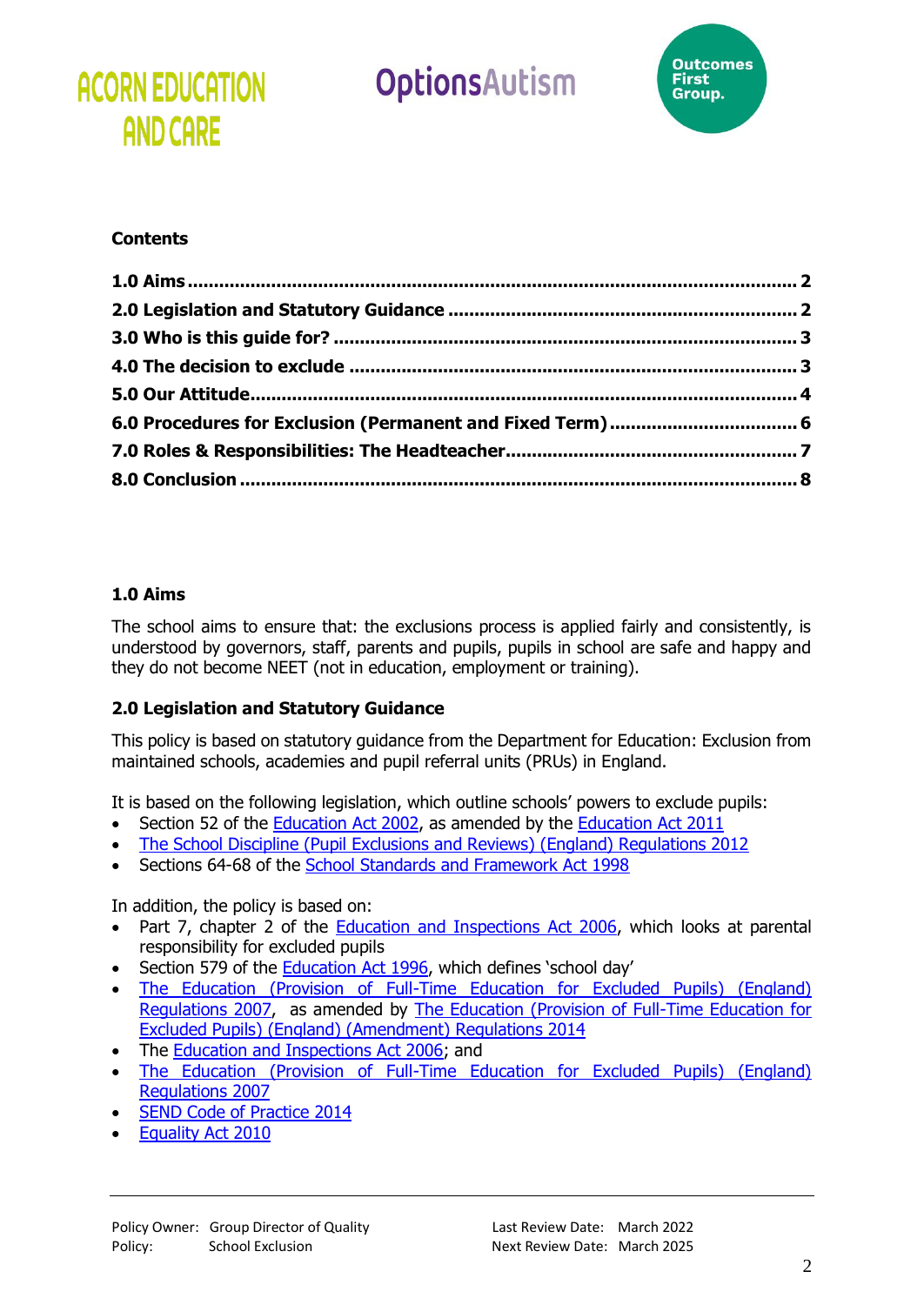### **ACORN EDUCATION AND CARE**

### OptionsAutism



#### <span id="page-2-0"></span>**3.0 Who is this guide for?**

- The Head of Service / Headteacher / Head of School
- The Chair of Governors and Governors
- The local authorities that place children in the care of the School
- Independent review panel members
- Parents & Families

This policy reflects the [DFE Guidance for Exclusions](https://www.gov.uk/government/publications/school-exclusion) (June 2012, plus all updates including Feb 2015).

#### <span id="page-2-1"></span>**4.0 The decision to exclude**

Only the headteacher, or acting headteacher, can exclude a pupil from school. A permanent exclusion will be taken as a last resort. Exclusion is only considered where events are deemed serious and present a risk to pupils' safety or the safety of the site.

The School is aware that off-rolling is unlawful. Ofsted defines off-rolling as:

"...the practice of removing a pupil from the school roll without a formal, permanent exclusion or by encouraging a parent to remove their child from the school roll, when the removal is primarily in the interests of the school rather than in the best interests of the pupil."

We are committed to following all statutory exclusions procedures to ensure that every child receives an education in a safe and caring environment.

A decision to exclude a pupil will be taken only:

- In response to serious or persistent breaches of the school's behaviour policy, **and**
- If allowing the pupil to remain in school would seriously harm the education or welfare of others.

Before deciding whether to exclude a pupil, either permanently or for a fixed period, the headteacher will:

- Consider all the relevant facts and evidence, including whether the incident(s) leading to the exclusion were provoked.
- Allow the pupil to give their version of events.
- Discuss the facts with the Chair of Governors who must authorise the decision to exclude and make a formal record

**Note: the involvement of the Chair of Governors enables a consistent approach to be taken across the Group of Acorn and Options Schools. Any challenge to a decision to exclude will always be reviewed by an independent person, for example a Regional Director of Education.**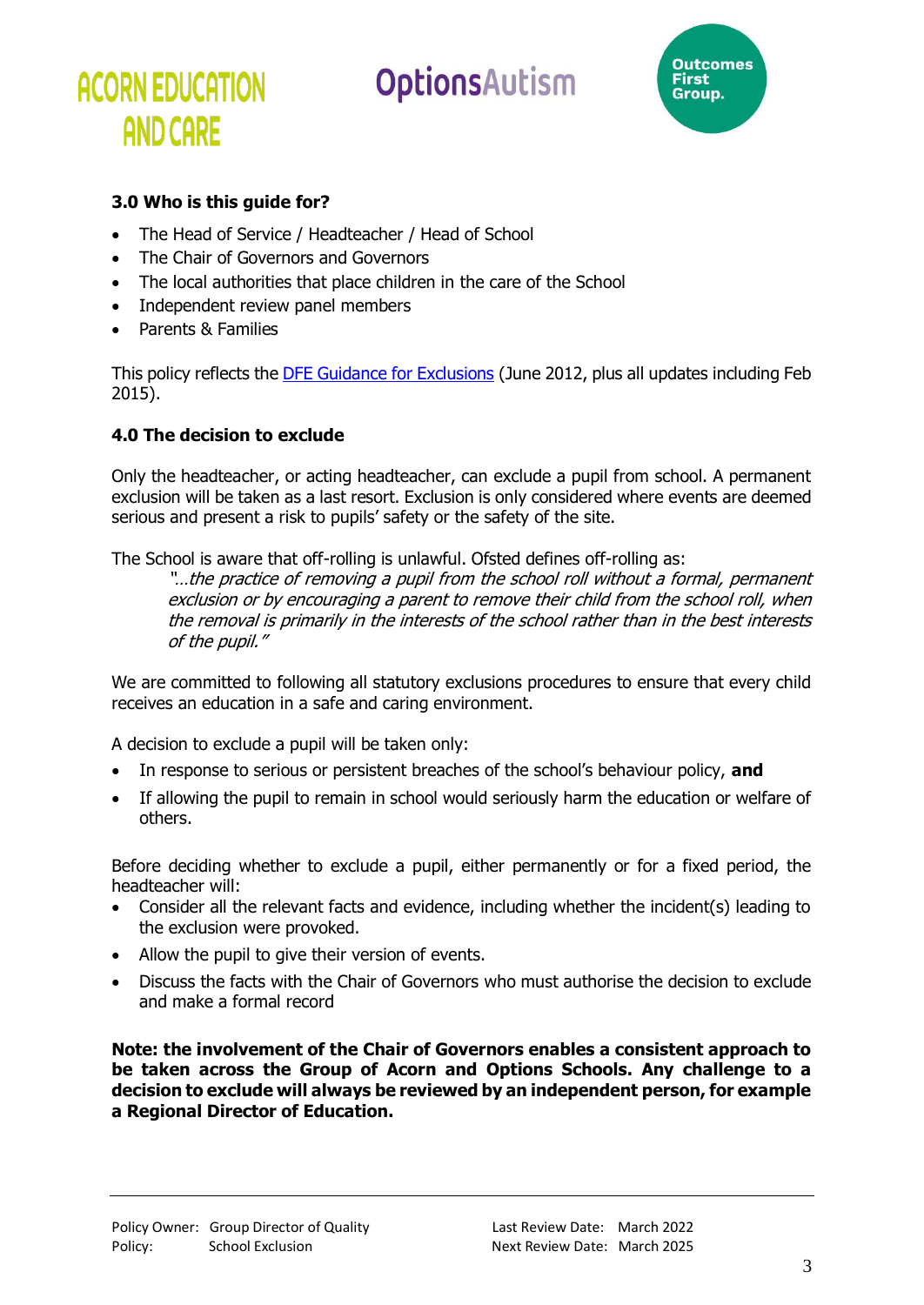

## **AND CARE**

**ACORN EDUCATION** 

#### **What follows gives:**

- a) The main features of our own attitude and policy towards the exclusion of pupils, and
- b) The procedures we follow in case this course of action becomes necessary

#### <span id="page-3-0"></span>**5.0 Our Attitude**

- 1. We are a school which caters for children who have a range of complex needs that may include social, emotional and mental health needs and autism or behaviours associated with autism. We accept that many of our pupils have particular behavioural difficulties. We accept our coping capacity and skills in management has to be sufficient to cope with most challenging behaviours we encounter.
- 2. We have many skills and resources which enable us to manage and support pupils who exhibit periods of provocation and difficult behaviours.
- 3. The notion of acceptance, effective management and therapeutic intervention are central to our philosophy.
- 4. We have always taken the stance that the pupils we accept remain with us. Their acceptance is not conditional upon 'good behaviour'. Their challenging behaviours are part of the presenting problems, which have caused their referral. We work with these behaviours in a reparative sense.
- 5. Many of our pupils have been excluded from mainstream schooling as a consequence of troublesome behaviour. This makes us very cautious about following a similar course of action. This pattern, for the child's sake, has to be stopped. We are not intimidated by troublesome behaviour. Pupils are not allowed to turn away from the consequences of their actions, from their growth towards personal responsibility by getting themselves excluded.
- 6. We work with these challenging behaviours wherever possible and to the extremes of our professional tolerance. This is the nature of our therapeutic and educational resilience as experienced practitioners. It is part of our professional obligation in working with our pupils with complex needs.

#### 7. **Exclusion, therefore, is rarely used in our school and should always be considered as a last resort.**

#### **5.1 Where Does Tolerance End?**

There is no easy answer to this question. Each situation must be assessed on its own circumstances; each pupil's individual reactions and needs must be taken fully into account. We have never adopted 'standard procedures' for all pupils in these situations. We do not generalise from the particular where our pupils are concerned. Where we have concerns about the behaviour, or risk of exclusion of a pupil we will consider that additional support or alternative placement may be required. This will involve assessing the suitability of our provision against a child's SEN. We will consider requesting an annual review or interim/emergency review. There are circumstances, however, in which the only decision left to us (and sometimes the best course of action in the situation we face) is to make a decision to exclude the pupil. This policy now details some of the situations which has led to exclusions in the past (N.B. these have not always been on the basis of challenging behaviour).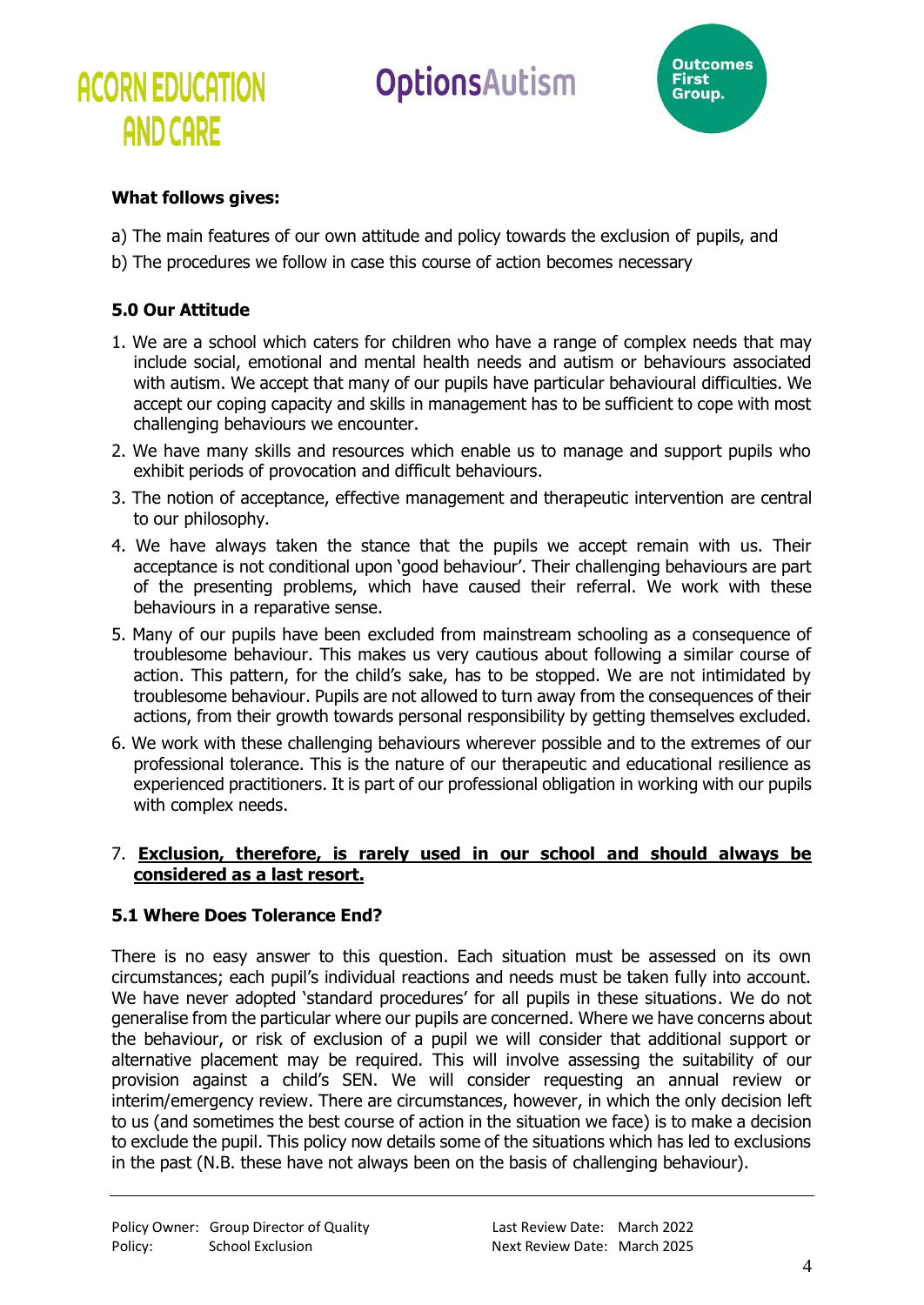

#### **5.2 Possible Criteria for Considering Exclusion (Permanent and Fixed Term)**

- 1. A pupil who threatens the personal safety of other children. Attacking other children cannot be tolerated. Neither can any form of sexual abuse or drug abuse.
- 2. A pupil who is constantly creating serious dangers for himself and/or for others (is constantly devising, organising and implementing dangerous, destructive and/or antisocial behaviours). The deliberate and persistent 'leader' for mischief.
- 3. The child with a persistent and active compulsion towards arson.
- 4. A pupil who is a genuine threat to staff.

**ACORN EDUCATION** 

**AND CARE** 

- 5. A pupil who engages in persistent and serious crime.
- 6. Behaviour of a pupil outside school can be considered grounds for an exclusion
- 7. A pupil who is unable to benefit from our therapeutic and educational style. Not all pupils can be expected to respond to our form of psychological intervention. If our psychodynamic approach is, for whatever reason, seen to be inappropriate (or producing an adverse reaction) we advise the Local Authority accordingly.
- 8. A pupil who becomes seriously disaffected. We expect our children to know, accept and support our values and standards. If a child totally rejects the school, the other pupils and the staff, we do not persist with this placement.

A decision to permanently exclude a pupil will only be taken:

- In response to a serious breach or persistent breaches of the school's Promoting Positive Behaviour Policy;
- Where allowing the pupil to remain in school would seriously harm the education or welfare of the pupil or others in school.

These criteria are not the only factors which can contribute to decisions about exclusion. There may be deeper clinical and psychological considerations; periodic errors may occur in selection and assessment; there may be insuperable pressures from the family and home contact; unexpected deteriorations in a child's psychological condition can occur; and so on. Again, the important thing is to make careful and informed decisions which are in the best interest of the child, the school community and other pupils. These collective interests cannot always be reconciled, of course. We are well aware of this and we accept the fact that on some occasions the collective good will have to prevail over individual considerations.

#### **5.3 Some Advantages of Exclusion**

- 1. It can offer a chance for emotional relaxation and personal recovery in a context less fraught with situational anxiety.
- 2. It can give a pupil a chance to reconsider their present attitudes and future intentions.
- 3. It gives the school a chance to involve parents and other agencies in the problem and its resolution.
- 4. The investigation process is sometimes better conducted away from the school setting, away from the pressure of recent difficulties.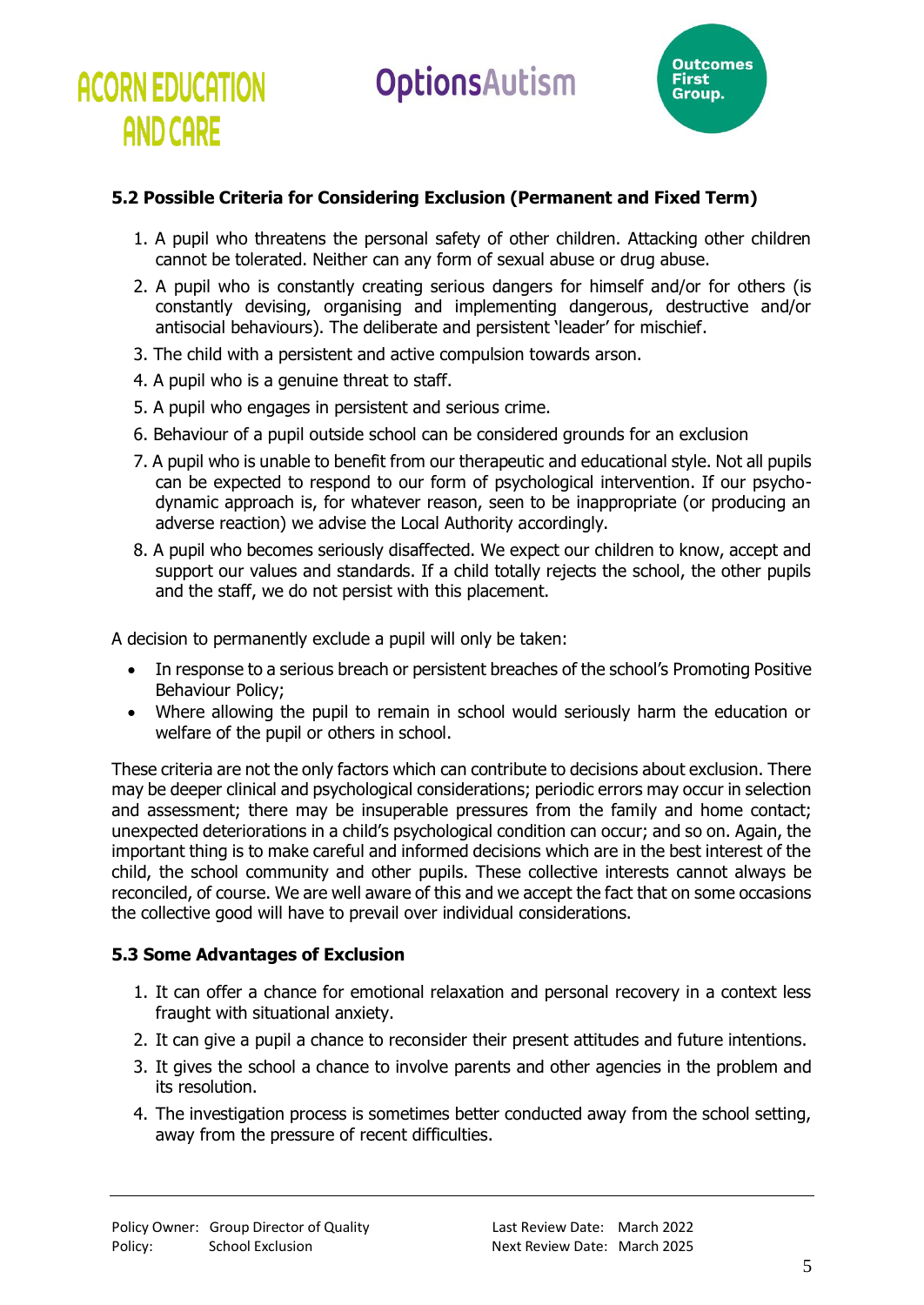

- 5. Exclusion can lead to a more realistic formulation of goals and a better working relationship based on negotiation between the school, pupil and the family (I refer here to exclusions of a temporary nature).
- 6. Precipitous actions, taken in the heat of very difficult situations, can be avoided if we know that exclusion is a viable alternative within the school's procedures. This can provide an alternative to serious confrontation with some pupils.
- 7. For many children, who genuinely like the school, the possibility of being excluded holds no attractions. It can be a real deterrent to unwanted behaviour for some pupils.

#### **5.4 Some Disadvantages of Exclusion**

**ACORN EDUCATION** 

**AND CARE** 

- 1. Exclusion can create many additional pressures and difficulties.
- 2. It takes the child out of the educational and therapeutic support of the school.
- 3. It takes the child out of a structured and controlled environment and (often) places him in a difficult home or alternative context.
- 4. It often places the family under additional difficulties.
- 5. It can create parental resentments.
- 6. It can damage still further the child's place in the family and lead to a further breakdown in family relationships.
- 7. It may place the child in a home situation where there is less ability to handle his behaviour than there is at the school.
- 8. It may place the referring agencies (LA, Social Services, Psychological Services) under increased pressure.
- 9. It may encourage the notion amongst other pupils that bad behaviour provides a possible 'way out' from the school.
- 10. Being seen to be 'sent home' is a very attractive idea to a few pupils. There are some who might even see it as a 'reward' for bad behaviour.
- 11. It could prove to be totally counter-productive if it is used too frequently. This might produce a tendency to 'off-load' problems rather than to contain them and work them through.

Should exclusion become necessary however, it is important to follow our internal procedures. These will help to limit adverse effects and protect the pupil, the school and the family.

#### <span id="page-5-0"></span>**6.0 Procedures for Exclusion (Permanent and Fixed Term)**

- 1. There must be full consultation and full investigation of any precipitating circumstances. This process will include senior staff, together with any other staff member involved and any other child involved.
- 2. Our usual recording procedures must be followed. The proper documenting of event, decisions and action if essential.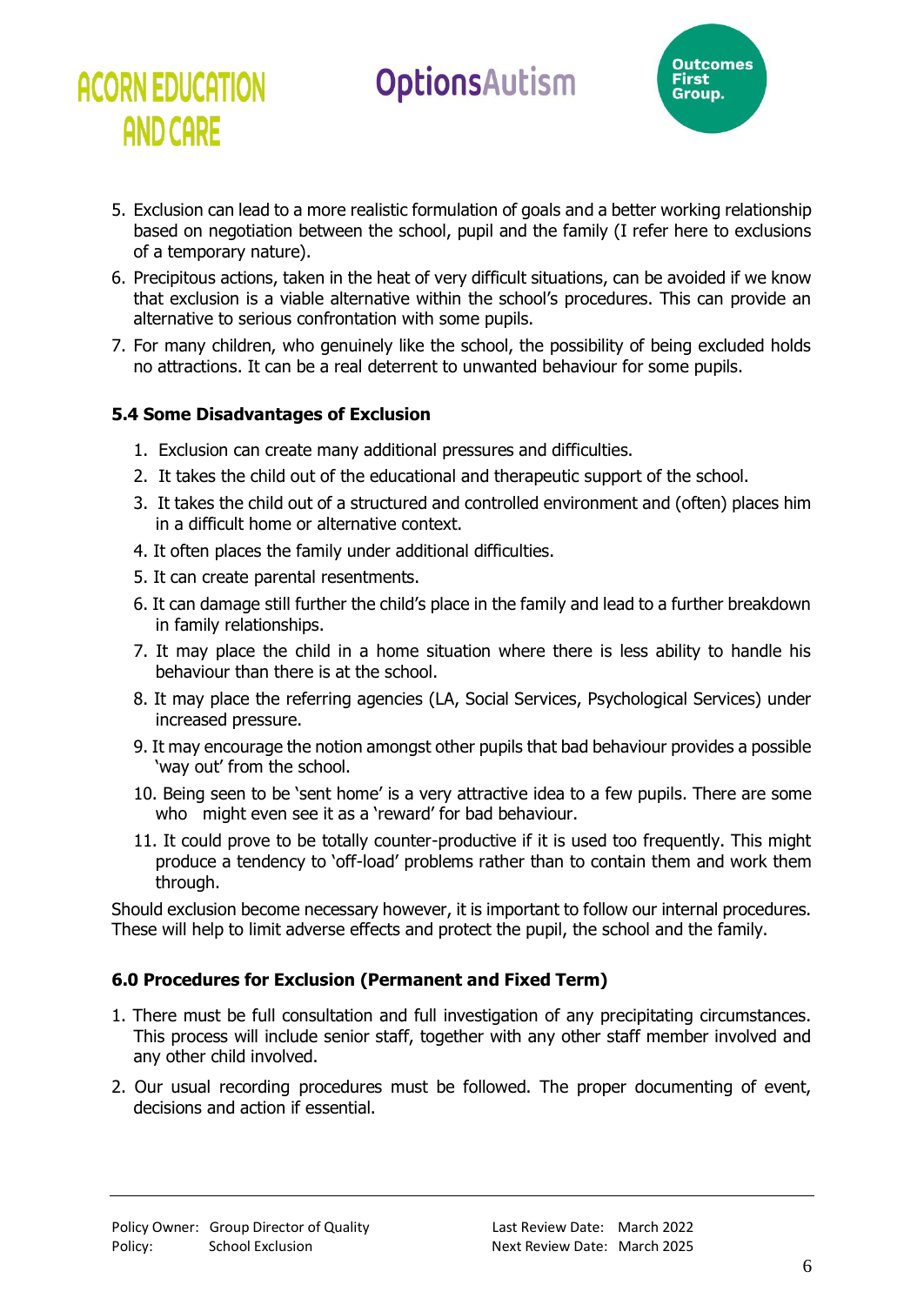

- 3. Precipitous action should be avoided whenever possible. Exclusions should follow proper consultation and communication with parents, the Local Authority and any other referring or supportive agencies.
- 4. Whenever possible agreement should be reached in consultation with these people, about the exclusion decision. Local Authorities can only provide alternative arrangements (and/or secure alternative school placements) if they are given adequate notice of exclusion proceedings.
- 5. Proper written follow up (reports etc.) should be sent to all parties, if an exclusion is permanent, it may be helpful to other agencies for us to liaise with them regarding choice of placement etc. If the exclusion is fixed term it is essential that appropriate levelled school work is sent home for the young person to complete during the exclusion period.
- 6. Further meetings for consultation, planning and decision making may need to be arranged.
- 7. The school-based decision about exclusion will ultimately rest with the Headteacher in consultation with other senior staff. The opinions of other members of staff involved with the child (i.e. teachers and teaching assistants) must be taken into account.

#### **A proposed exclusion must be agreed by the Chair of Governors and a record of the decision made before exclusion is enacted.**

- 8. In cases of alleged sexual/physical/drug abuse the Designated Safeguarding Lead (DSL) will make the initial assessment and then communicate with appropriate outside agencies.
- 9. Sometimes exclusion has, unavoidably, to be arranged urgently. Even then proper arrangements must be made. Parents and Local Authorities must be informed and appropriate travel provision made.
- 10. A planned reintegration meeting should take place following any fixed term exclusion. This will involve teaching staff, a member of SLT, the young person, parents/carers and any other agency representative deemed appropriate.

#### <span id="page-6-0"></span>**7.0 Roles & Responsibilities: The Headteacher**

The headteacher will provide the following information, in writing, to the parents of an excluded pupil:

The reason(s) for the exclusion.

**ACORN EDUCATION** 

**AND CARE** 

- The length of a fixed-term exclusion or, for a permanent exclusion, the fact that it is permanent.
- Information about parents' right to make representations about the exclusion to the governing board and how the pupil may be involved in this.
- Where there is a legal requirement for the governing board to meet to consider the reinstatement of a pupil, and that parents have a right to attend a meeting, be represented at a meeting (at their own expense) and to bring a friend. As the Chair of Governors is required to authorise a decision to exclude a pupil, any meeting will always involve another Governor who will not have been involved in overseeing the initial decision to exclude.